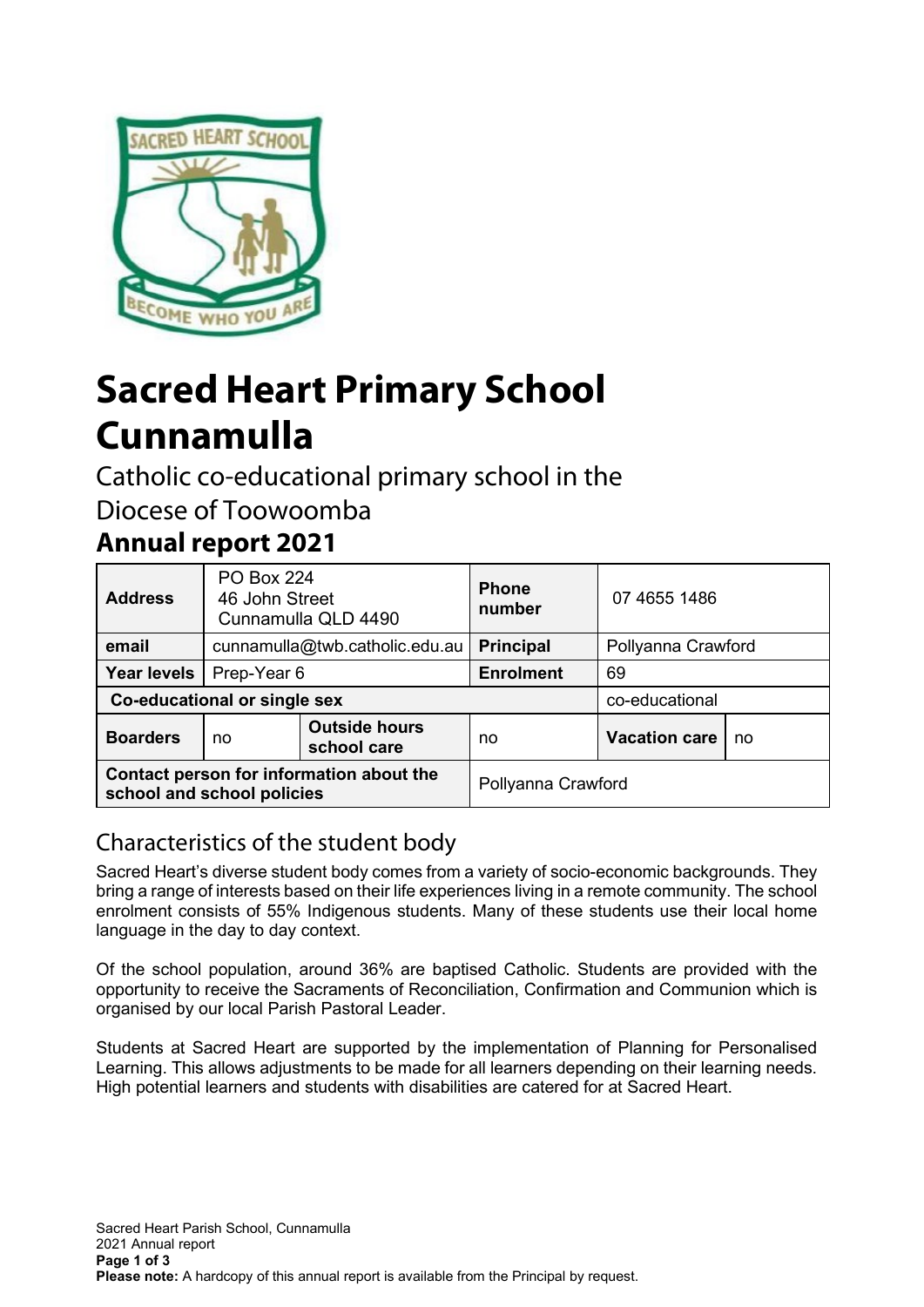# **Workforce information**

#### **Workforce composition**

|                                 | <b>Total</b><br>teaching staff | <b>Total</b><br>non-teaching staff | Indigenous<br>staff |
|---------------------------------|--------------------------------|------------------------------------|---------------------|
| <b>Headcount</b>                |                                |                                    |                     |
| <b>Full-time</b><br>equivalents | 6.1                            | 3.7                                |                     |

#### **Teacher qualifications**

| Qualification            | % of teaching |
|--------------------------|---------------|
| Doctoral / Post-Doctoral | 0%            |
| <b>Masters</b>           | 29%           |
| <b>Bachelor Degree</b>   | 57%           |
| Diploma                  | 14%           |
| Certificate              | 0%            |

# **Funding information**

School income reported by the financial year accounting cycle using standardised national methodologies and broken down by funding source is available via the *MySchool* website at [www.myschool.edu.au.](http://www.myschool.edu.au/)

### **Social climate – no results in CeD3**

Biannually, Sacred Heart engages in data gathering from parents, staff and students to assist it in evaluating the effectiveness of its educational program.

Materials provided by Research Australia Development & Innovation Institute (RADII) are used. Part of the RADII process is the collection of data regarding the overall satisfaction of parents, staff and students. Overall satisfaction responses for 2021 are shown below.

#### **Parents**

100% of parents satisfied with children's educational progress at the school.

#### **Staff**

100% of staff satisfied overall with educational progress of students.

#### **Students**

84% of Years 5-6 students satisfied with their learning at this school.